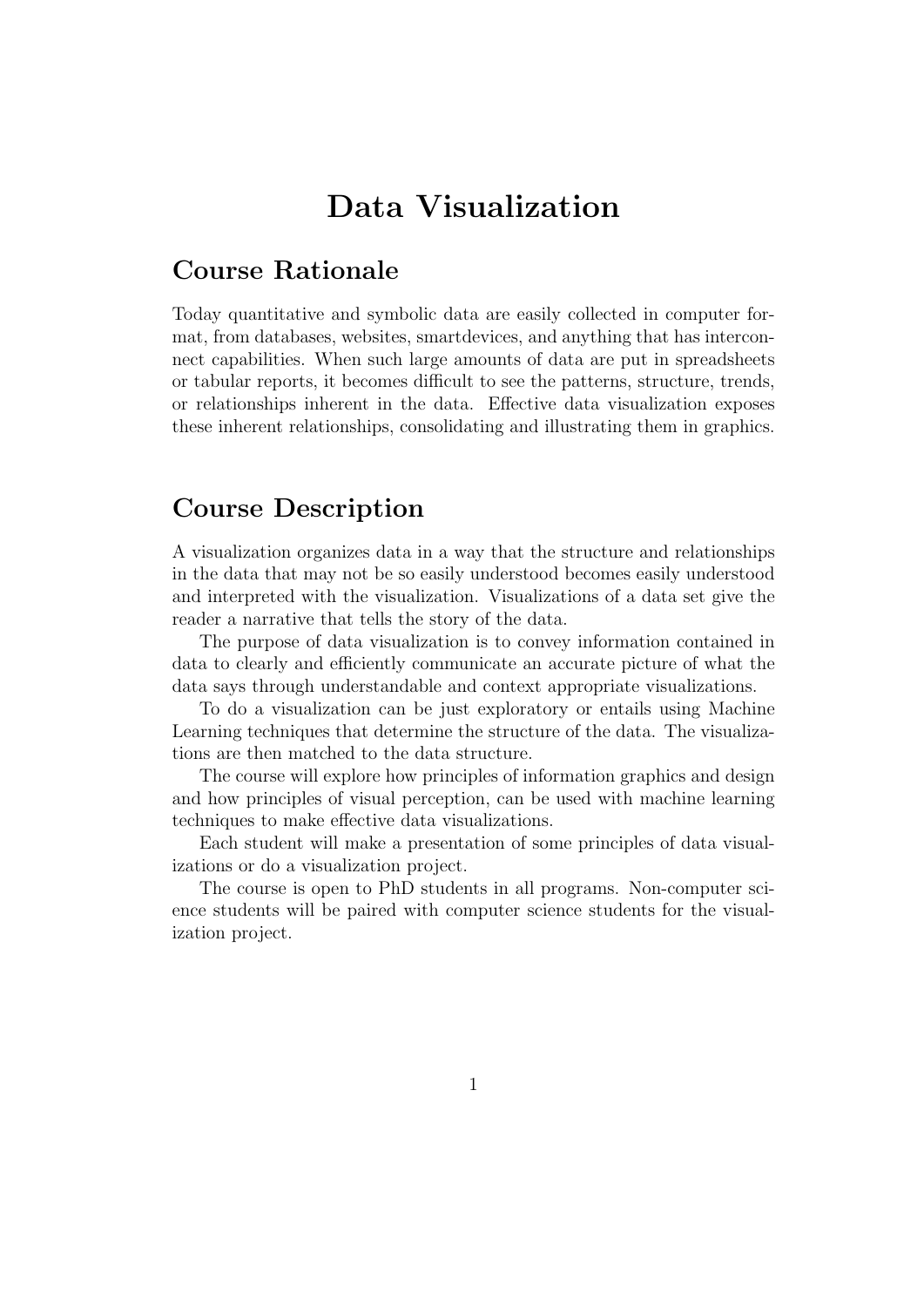## Topic List

The topic list may include but is not limited to:

- Visualization Techniques
	- Pie and Donut Charts
	- Histograms
	- Scatter Plots
	- Heat Maps
	- Matrix Diagrams
	- Candlestick Charts
	- Bubble Charts
	- Graphs and Networks
	- Alluvial Diagrams
	- Dendrograms
	- Ring Charts
	- Tree Diagrams
	- Treemaps
	- Polar Area Diagram
	- Parallel Coordinate Displays
	- Time Series
	- Line Charts
	- Cartograms and Choropleths
	- Dot Distribution Maps
- Visualization Issues
- Visualization Tools
	- Profuse
	- Protoviz
	- R